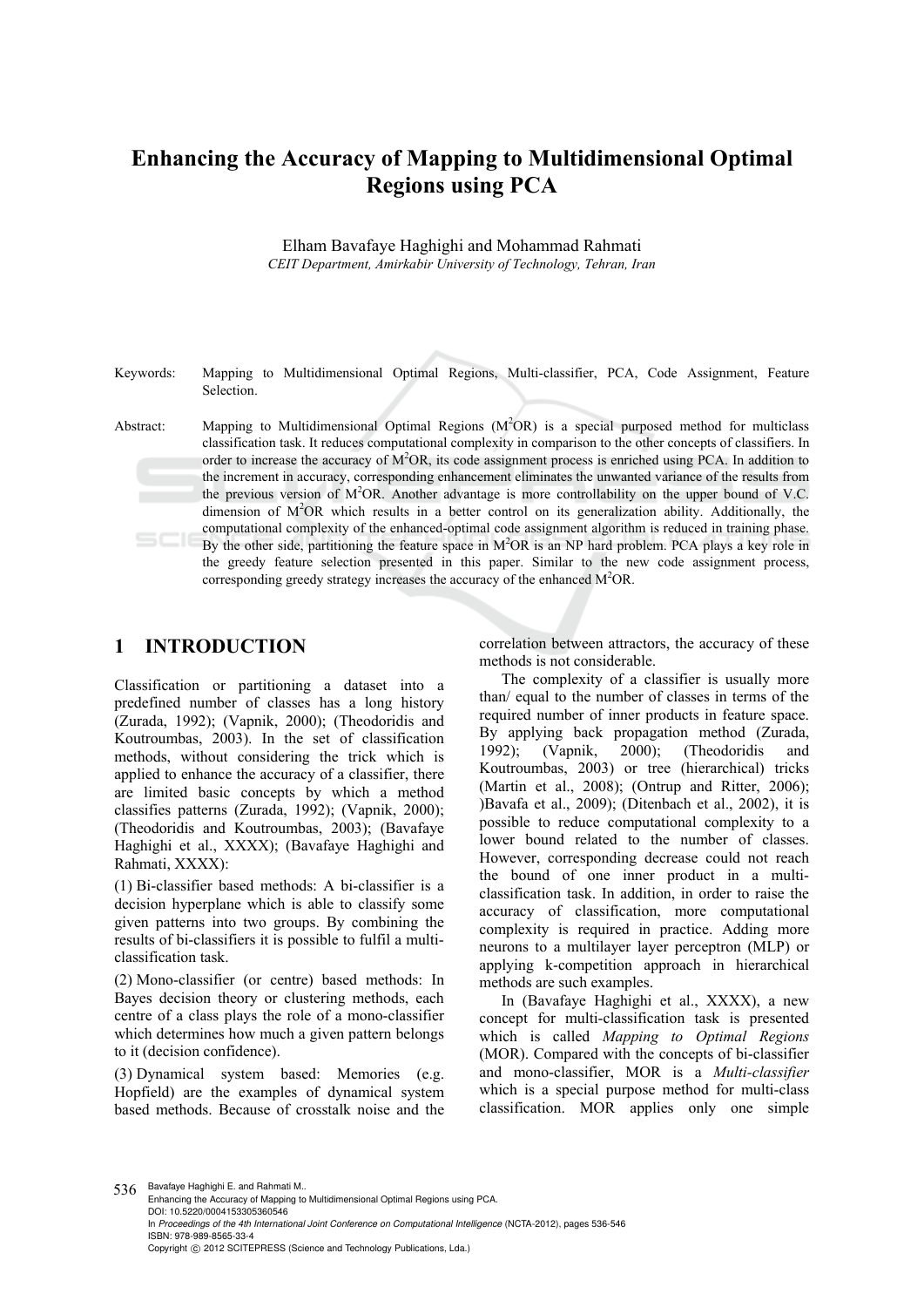mapping (an inner product) to classify patterns. In order to define such mapping, a code assignment process is applied which assigns to each cluster of patterns a unique code. Corresponding process enriches the mapping of proposed method by the topological information of feature space. These codes play the role of labels with less effect on the problem called *bad labelling.* Since there is no need to assign a code to each disturbed pattern, corresponding strategy makes the process more robust to noise.

For a given pattern, mapping is defined *theoretically* from feature space to the corresponding code; however, *in practice* it maps to a region around it. Because of the distribution of patterns, it is impossible to map to the code exactly. As a result, it is necessary to define *optimal regions* around each code in which patterns with a same label/code are mapped effectively. It is the reason why the new method is called mapping to optimal regions. The optimal domain of the regions is estimated using a multi objective cost function (Sawaragi et al., 1985); (Bazaraa et al., 2006) to increase the region size and generalization ability (Kacprzyk, 2007); (Schoelkopf and Smola, 2002) of the mapping and to reduce the mapping error. Estimation of optimal domain concerns the theories of numerical analysis (Stoer and Bulirsch, 2002); (Heath, 1997) and regularization (Kacprzyk, 2007); (Schoelkopf and Smola, 2002).

By taking the advantages of MOR as a multiclassifier, it is possible to classify a considerable number of linearly separable classes (e.g. 39 classes) in high dimensional feature space using only one inner product (Bavafaye Haghighi et al., XXXX). In order to obtain better accuracy, Mapping to Multidimensional Optimal Regions  $(M^2OR)$  and related theorems are presented (Bavafaye Haghighi and Rahmati,  $XXXX$ ). In  $M<sup>2</sup>OR$ , an inner product is partitioned to a number of sub-mappings which are applied in lower dimensional spaces. As a result, it is possible to learn more optimal regions using computational complexity which is approximately equal to one inner product in feature space.

In this paper, the code assignment process of M2 OR is enriched using PCA (Izenman, 2008); (Jolliffe, 2002). In addition to the increment in accuracy, corresponding enhancement eliminates the unwanted variance of the results from the previous version of  $M^2OR$ . More controllability on the upper bound of V.C. dimension of  $M^2OR$  is another advantage of the enhanced version of code assignment process. It results in a better control on the generalization ability of  $M^2OR$ . Additionally, it

reduces the computational complexity of the training phase and guarantees optimal solution for the code assignment process. More increment in the accuracy is accomplished by a greedy feature selection using the most informative orthogonal directions of PCA.

The arrangement of the sections is as follows: In Sec. 2, a review on MOR family is presented. The enhanced version of  $M^2OR$  is discussed in Sec. 3. Some experimental results are prepared in Sec. 4 and finally, Sec. 5 contains conclusions and future works.

## **2 THE FAMILY OF MAPPING TO OPTIMAL REGIONS**

In (Bavafaye Haghighi et al., XXXX); (Bavafaye Haghighi and Rahmati, XXXX), the concept and the theoretical aspects of MOR and  $M^2OR$  are presented. However, Section 2 presents a review about MOR family and corresponding advantages. コレロロヨー UBLIC ITION!

#### **2.1 Challenges of Constructing MOR**

In this section, we analyse the error caused by applying an inner product as a multiclass classifier. Corresponding mapping is defined by vector  $a$ , given by  $(1)$ .

$$
f(x_i) = \langle x_i, a \rangle = y_i,
$$
  
\n
$$
x_i, a \in \mathbb{R}^n, y_i \in \mathbb{R}, 1 \le i \le l.
$$
 (1)

In the above relation  $x_i$  is  $i^{\text{th}}$  training sample,  $y_i$  is corresponding label and *l* is the number of training samples. Superscript  $\cdot$ <sup>T</sup> stands for transpose operator. Using each pattern  $x_i$  as the  $i^{\text{th}}$  row of matrix *X* and by defining  $Y=[y_1,\ldots,y_l]^T$ , the estimation of *a* is given as:

$$
\hat{a} = X^+.Y,\tag{2}
$$

where  $\cdot$ <sup>+</sup> is Moore-Penrose pseudo inverse operator (Tarantola, 2005; Meyer, 2000). The two main challenges which  $f(.)$  confronts as a multi-classifier, are summarized as follows. The first one is the result of bad labelling. Bad labelling occurs when close patterns do not have close labels. The second problem is due to the distribution of patterns in feature space. Such error is related directly to the radius of cluster sphere.

To reduce the effect of bad labelling in MOR, closer codes are assigned to the close patterns. For each cluster of patterns a unique code (called raw code) is proposed by applying a hierarchical version of SOM (HSOM) (Kohonen, 1997). The transferred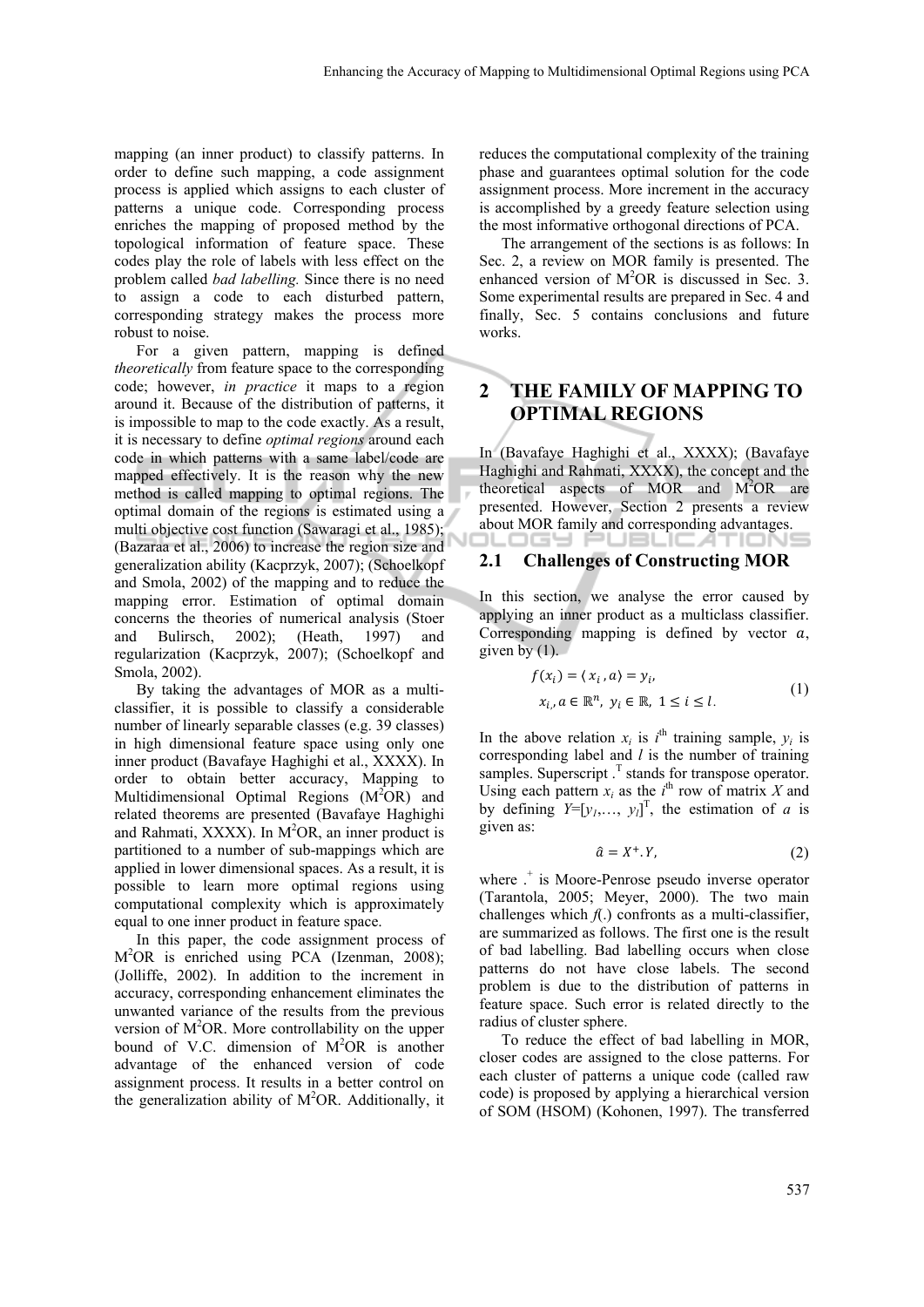version of these codes to the centre of optimal regions (optimal codes) play the role of labels with less effect of bad labelling. The topological information of patterns is included in the multiclassifier using optimal codes. For each pattern, the multi-classifier is defined *theoretically* from feature space to the corresponding optimal code. However, because of the distribution of patterns, it maps to a region in vicinity *in practice*. By defining *optimal regions* around each code, clusterable patterns with a same code are mapped in the correct region effectively. The optimal domain of the regions is estimated by using a multi objective cost function with the concern to the theories of numerical analysis (Stoer and Bulirsch, 2002); (Heath, 1997) and regularization (Kacprzyk, 2007); (Schoelkopf and Smola, 2002).

### **2.2 Raw Codes and Optimal Codes**

In order to increase the probability of assigning appropriate codes, HSOM is applied. In each level of HSOM, nodes are expanded with a fixed branching factor (*bf*). The hierarchy is expanded until reaching a specific level. Patterns accepted by sibling sub-clusters, are all accepted by a unique parent. Therefore, these patterns are topologically close together. Using (3), closer codes are assigned to the sibling sub-clusters.

$$
subcluster\_code = parent\_code * 2^{\left\lfloor \log_2^{bf} \right\rfloor} + child\_no \quad (3)
$$

In (3),  $\Box$  is the ceil operator. The assigned codes to sub-clusters at the bottom layer of HSOM, are raw codes. The raw code for the  $i^{\text{th}}$  pattern  $(c_{\text{raw }i})$ , is the raw code of sub-cluster which accepts it. Similar to the vector *Y* (Sec. 2.1),  $C_{raw} = [c_{raw} \t l, ..., c_{raw} \t l]^T$  is defined using the raw codes of the training patterns.

Before introducing the multi objective cost function to estimate optimal domain, the definition of mapping to optimal codes is required. As a result, in this section it is assumed that the optimal domain of the regions  $(D<sub>o</sub>)$  is known.  $D<sub>o</sub>$  is the distance between the centre of a region and its border. The raw codes (*craw*) which are transferred to the centre of optimal regions, are called optimal codes (*co*). Each optimal code is calculated by multiplying an odd integer number in *Do*. When optimal codes and raw codes are arranged in increasing order, the correspondences between them are determined. The vector  $C_0 = [c_{o-1}, \ldots, c_{o-l}]$ <sup>T</sup> includes the optimal codes for training patterns (similar to the vectors of *Craw* and *Y*). At this step, the mapping from input space to optimal codes is estimated using (4),

$$
f: \mathbb{R}^n \to \mathbb{R}, \qquad f(x) = \langle x, \hat{a} \rangle; \ \hat{a} = X^+.C_o. \tag{4}
$$

By considering the effect of distribution of patterns, the optimal code of  $i<sup>th</sup>$  pattern is given by:

$$
c_{o.i} =\begin{cases} D_o. \left( \frac{f(x_i)}{D_o} \right) + 1 \right), if \left[ \frac{f(x_i)}{D_o} \right] = 2k, k \in \mathbb{N}, \\ D_o. \left[ \frac{f(x_i)}{D_o} \right], if \left[ \frac{f(x_i)}{D_o} \right] = 2k + 1, k \in \mathbb{N}. \end{cases}
$$
(5)

#### **2.3 Estimation of Optimal Domain**

In order to determine  $f(.)$ , the optimal value of  $D<sub>o</sub>$  is required. With respect to the theorems of numerical analysis, increasing the value of *Do* leads to an extended domain for mapping. Therefore, it seems that greater values of *Do* are more advantageously (Stoer and Bulirsch, 2002; Heath, 1997). On the other hand, smaller values of *Do* have another benefit, while generalization ability and the error of the mapping  $f(x)$  are proportional to  $D_0$ . The generalization ability of the mapping  $f(x)$  depends on its derivation with respect to *x* (i.e.  $\partial_x f$ ) (Kacprzyk,  $2007$ ). From (4), it is known that:

$$
\hat{a} \cong X^+.D_o.C_{raw} \implies ||\partial_x f|| = ||\hat{a}|| \propto D_o \tag{6}
$$

Therefore, smaller values of  $\|\partial_x f\|$  yield less sensitivity of  $f(x)$  to the input variations and it results in more generalization ability. The dependency between the error of the mapping (*erroro*) and *Do* is given by:

$$
error_{o} = \sum_{i=1}^{l} |f(x_{i}) - c_{o_{i}}| \approx
$$
  

$$
D_{o} \cdot \sum_{i=1}^{l} |x_{i}^{T} \cdot X^{+} \cdot C_{raw} - c_{raw_{i}}| = D_{o} \cdot error_{raw}.
$$
 (7)

In  $(7)$ , *error<sub>raw</sub>* is the error of the mapping to the raw codes. For the approximation  $C_0 \cong D_0$ .  $C_{raw}$  which satisfies (6) and (7), it has shown better performance if both raw and optimal codes have a balance distribution around zero. As explained earlier on the importance of the value *Do*, its value is determined by a multi objective minimization cost function formulated in (8),

$$
\min_{D_o} E = \frac{1}{D_o} + \text{error}_o \cong \frac{1}{D_o} + D_o \text{ error}_{raw}.
$$
 (8)

Minimizing *E* causes increasing *Do* as well as decreasing it, which results in decreasing  $\|\partial_x f\|$ indirectly. With respect to the convexity of *E* in  $\mathbb{R}^+$ , it is proved that it has a unique solution in corresponding domain (Bazaraa et al., 2006); Sawaragi et al., 1985); (Schoelkopf and Smola, 2002). Since *E* is a multi-objective cost function, a weighed summation of the objective terms is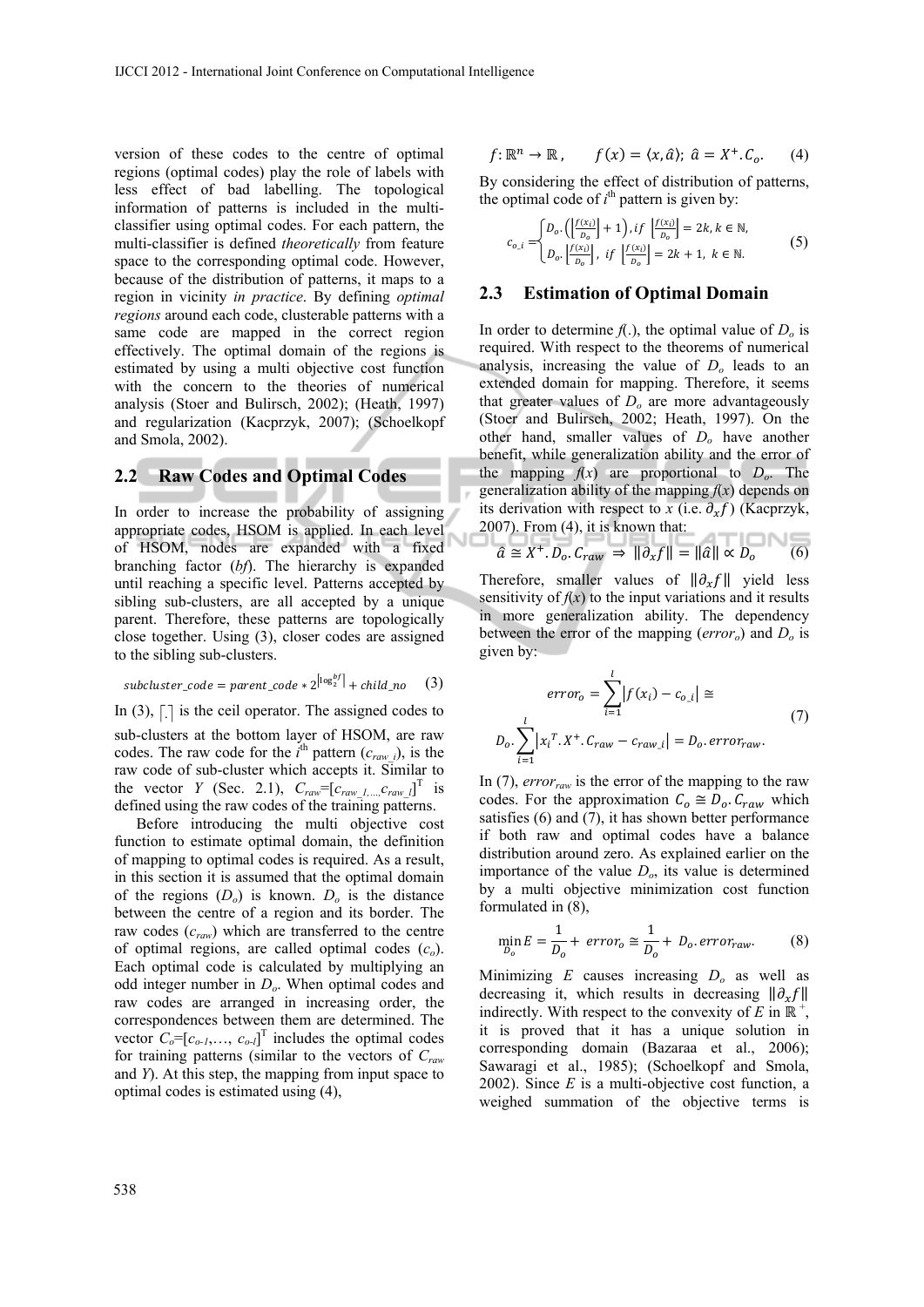necessary to emphasize the importance of them. However, the proper adjustment for such weighs in a multi objective cost function is a challenging task (Schoelkopf and Smola, 2002); (Kacprzyk, 2007); (Sawaragi et al., 1985). As a result, *E* is reformulated using other forms of objectives (i.e.  $E<sub>2</sub>$ ) and  $E_1$  in (9) and (10)) (Bavafaye Haghighi et al., XXXX).

$$
\min_{D_o} \hat{E}_1 = \frac{1}{\sqrt{D_o}} + D_o. \, error_{raw}.\tag{9}
$$

$$
\min_{D_o} \hat{E}_2 = \frac{1}{\sqrt{D_o}} + \sqrt{D_o} \cdot error_{raw}.
$$
 (10)

The solution  $D<sub>o</sub>$  in all of the formulations  $(8)$ ,  $(9)$ and (10) correlates inversely with  $error<sub>raw</sub>$ . By determining the nature of  $D<sub>o</sub>$  (i.e.  $1/error_{raw}$ ), some finer adjustments is enough to propose the best value for  $D<sub>o</sub>$ . As a result,  $D<sub>o</sub>$  is estimated using the general form presented in (11).

$$
D_o = \min{\{\alpha / error_{raw}, D_{max}\}}.
$$
 (11)

In (11),  $\alpha$  is a free parameter adjusted according to the problem. Experimental results demonstrates that a set contains 4 members is enough to adjust corresponding value (Bavafaye Haghighi et al., XXXX). The term  $D_{max}$  is appeared in (11) to avoid occurrence of infinite value for *Do*.

#### **2.4 The MOR Algorithms**

The required steps for training of MOR are as follows:

- 1- Assign raw codes by using HSOM.
- 2- Estimate *Do* by employing (11).
- 3- Assign optimal codes by using *Do* and *Craw*.
- 4- Estimate  $f(.)$  by applying (4).

5- For each training pattern find corresponding optimal code by using (5).

6- The label of each optimal region is the major lable of accepted patterns by corresponding region.

An important note about MOR is that HSOM is applied to include the topological information of feature space into the multi-classifier. Therefore, there is no need to keep its information after training. In order to apply MOR to find the label of some test patterns in practice, following steps are required:

1- For each test pattern find corresponding optimal code using (5).

2- Retrieve the label of optimal region.

Using the first version of MOR, it is possible to classify a considerable number of linearly separable classes (e.g. 39 classes) using only one inner product. Although MOR reduces complexity in comparison to the traditional concepts of classifiers, it is not able to classify data sets with more number of classes (e.g. 57 classes). The problem stems from the fact that patterns which are in a hyper cube, are mapped to the same region. Corresponding probability increases for more number of classes or low dimensional datasets.

In order to classify such patterns, a Hierarchical version of MOR (HMOR) is presented. In Training process of HMOR, each region that does not pass a specified threshold of accuracy, is expanded.

### **2.5 Mapping to Multidimensional Optimal Regions**

Although the complexity of HMOR is lower than traditional concepts of classifiers, its accuracy for complex datasets is not acceptable. Unfortunately, applying a k-competition approach to obtain better accuracy is not possible. That is the effect of applying a multi-classifier in contrast to monoclassifier based approaches in which each mono classifier has an individual decision confidence (Zurada, 1992); (Theodoridis and Koutroumbas, 2003); (Martin et al., 2008). However, it is possible to reduce computational complexity to one inner product with considerable enhancement in accuracy  $using M<sup>2</sup>OR.$ 



Figure 1: Mapping to multidimensional regions is illustrated schematically.

For each new expansion in a hierarchical method, a special subset of variables (or features) is more effective. Corresponding fact is the main idea behind  $M^2OR$  which partitions mapping  $f(.)$  to a number of sub-mappings applied in lower dimensional spaces. Therefore, M<sup>2</sup>OR does not modify the complexity of the one dimensional version considerably. However, since the hyper cubes (defined by the single mapping of MOR) are partitioned into detailed sub-cubes, accuracy increases significantly. It is worth reminding that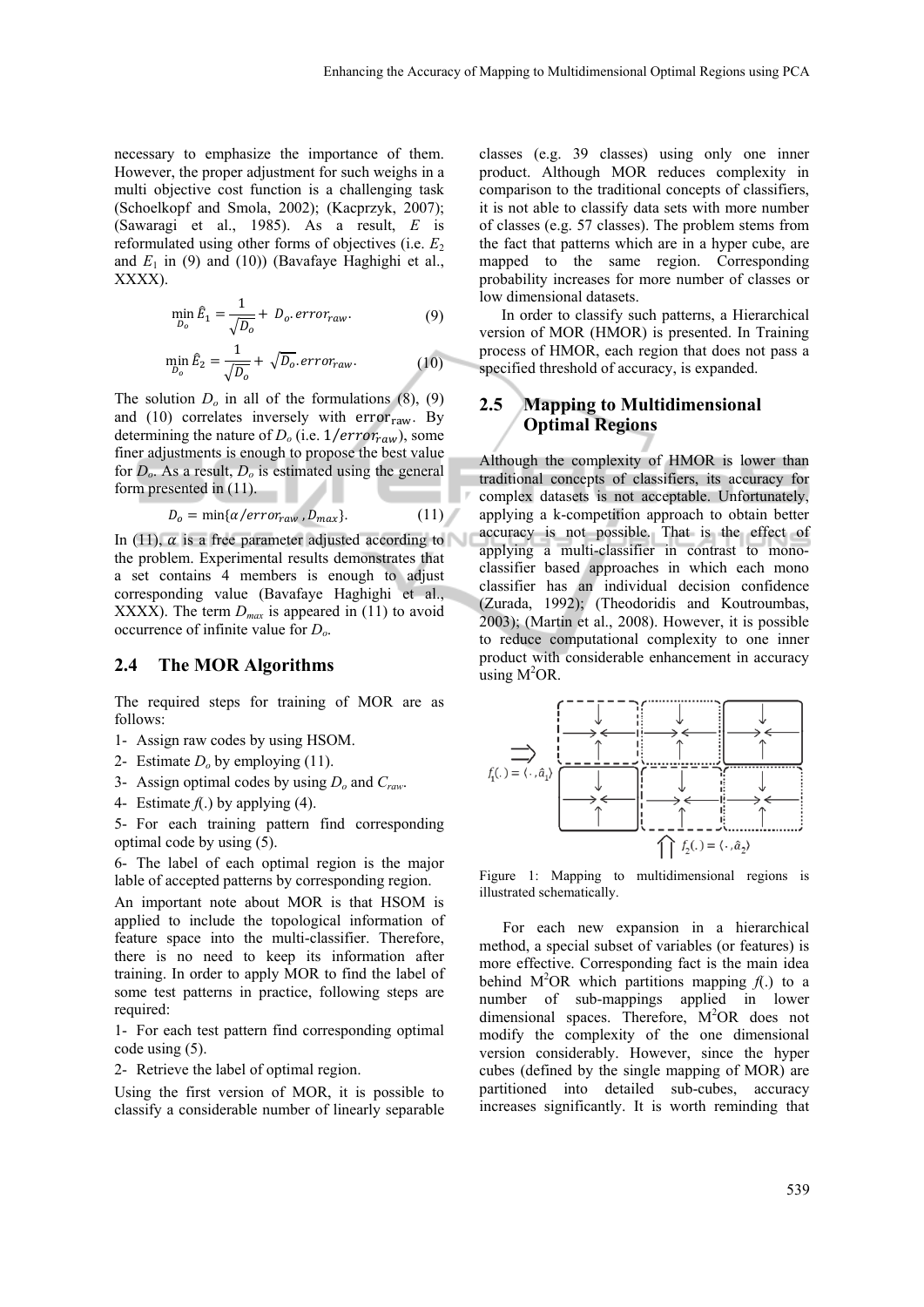estimating and applying each sub-mapping is independent from the others. As a result, training and testing process of  $M^2OR$  can takes the advantageous of parallel computing (El-Rewini and Abd-El-Barr, 2005). Figure 1 illustrates mapping to two dimensional regions schematically. Mapping to *m*-dimensional optimal region is defined as  $f=$  $(f_1, \ldots, f_m)$  such that

$$
f_k: \mathbb{R}^{n_k} \to \mathbb{R}, \qquad f_k(x_{\delta_k}) = \langle x_{\delta_k}, \hat{a}_k \rangle; \nfor all  $1 \le k \le m$  with  $x_{\delta_k}, \hat{a}_k \in \mathbb{R}^{n_k},$   
\n
$$
\sum_{k=1}^m n_k = n,
$$
  
\n
$$
\delta_k = (\delta_{k1}, \delta_{k2}, ..., \delta_{kn}),
$$
  
\n
$$
\delta_{kj} \in \{0, 1\}, \sum_{k=1}^m \delta_{kj} = 1
$$
  
\n
$$
\sum_{j=1}^n \delta_{kj} > 1, 1 \le j \le n.
$$
\n(12)
$$

The sequence of  $\delta_k$  determines which subset of the variables to be applied for the sub-mapping  $f_k(.)$ . When  $\delta_{kj} = 1$ , it means that the *j*<sup>th</sup> element of *x* is selected to be applied by  $f_k(.)$ . The condition  $\sum_{k=1}^{m} \delta_{kj} = 1$  ensures that the feature space is partitioned to separated subspaces and also all of the features are considered for the formation of M<sup>2</sup>OR. The condition  $\sum_{j=1}^{n} \delta_{kj} > 1$  guarantees that the dimension of each subspace is more than one.

In order to have better accuracy of  $M<sup>2</sup>OR$  during test phase, the probability of mapping to unlabelled regions should be considered. Since the neighbour regions accept topologically close patterns, it is probable that the label of an unlabelled region be equal to the major label of closest neighbours. K Nearest Neighbour (KNN) methods require to compute *l* number of distances (for *l* number of samples) to find the *K* nearest samples (Theodoridis and Koutroumbas, 2003). However, M<sup>2</sup>OR retrieves only the label of neighbours by modifying the index of an unlabelled one. If  $m_l$  ( $m_l \leq 4$ ) indices are modified, the label of  $C_m^{m_l}$  neighbours will be retrieved. It is worth reminding that corresponding task is an offline process at the end of training phase.

Theoretical and experimental results showed a considerable enhancement in the accuracy of  $M^2OR$ in comparison to its hierarchical version. However more increment in the accuracy is still required to obtain better results. The sensitivity of the code assignment process of  $M^2OR$  to the initial weights of HSOM causes an unwanted variance in its results. Additionally, in (Bavafaye Haghighi et al., XXXX), the values of  $\delta_{ki}$  which are applied to partition the feature space, is determined with respect to the natural correlation of the features by the expert. It is showed in this paper that applying a greedy feature selection is more advantageously.

# **3 ENHANCED M2 OR USING PCA**

Principle Component Analysis (PCA) is one of the oldest and renowned techniques for multivariate analysis (Izenman, 2008); (Jolliffe, 2002). It is mainly introduced to reduce the dimensionality of a dataset in such way that the variation of data be preserved. It is worth reminding that PCA is not a classifier in general. For a classification task, a classifier such as MLP, KNN or etc. is required to be applied after dimension reduction using PCA. However, it might be used as a mono classifier based method when samples with a same label are almost on a special direction. The limitation of corresponding assumption does not make PCA an efficient classifier (VijayaKumar and Negi, 2007).

In this paper, the advantage of detecting the most informative directions of a dataset using PCA is applied to increase the accuracy and better performance of M<sup>2</sup>OR. Both of the code assignment and feature selection processes are enhanced using the major orthogonal directions returned by PCA. After enhancing  $M^2OR$  using PCA during training phase, there is no need to preserve the information of principle components. As a result,  $M<sup>2</sup>OR$  should not be considered as an enhanced version of PCA.

#### **3.1 PCA based Code Assignment**

It is explained in Sec. 2 that the code assignment process of  $M^2OR$  is accomplished with respect to the determined raw codes (Sec. 2.2) and the width of the optimal regions (Sec. 2.2  $& 2.3$ ). In order to estimate the width of optimal regions (8), one of the objective terms to increase the generalization ability of the mapping and to reduce the mapping error depends on the raw codes. As a result, the process of determining raw codes plays an important role to increase the accuracy of  $\dot{M}^2$ OR.

Using HSOM (Sec. 2.2), the effect of bad labelling is reduced and the sub-mappings are enriched with the topological information of patterns. However, sensitivity of HSOM to the initial weights of the neurons caused an unwanted variance in the results of  $M^2OR$  and the bad labelling effect is still probable. It is demonstrated in this paper that by applying PCA instead of HSOM the effect of bad labelling is reduced effectively without imposing any variance to the accuracy of M<sup>2</sup>OR. In addition, more control on the generalization ability of the proposed method, reducing computational complexity of training phase and optimal solution are the other advantageous of applying PCA instead of HSOM.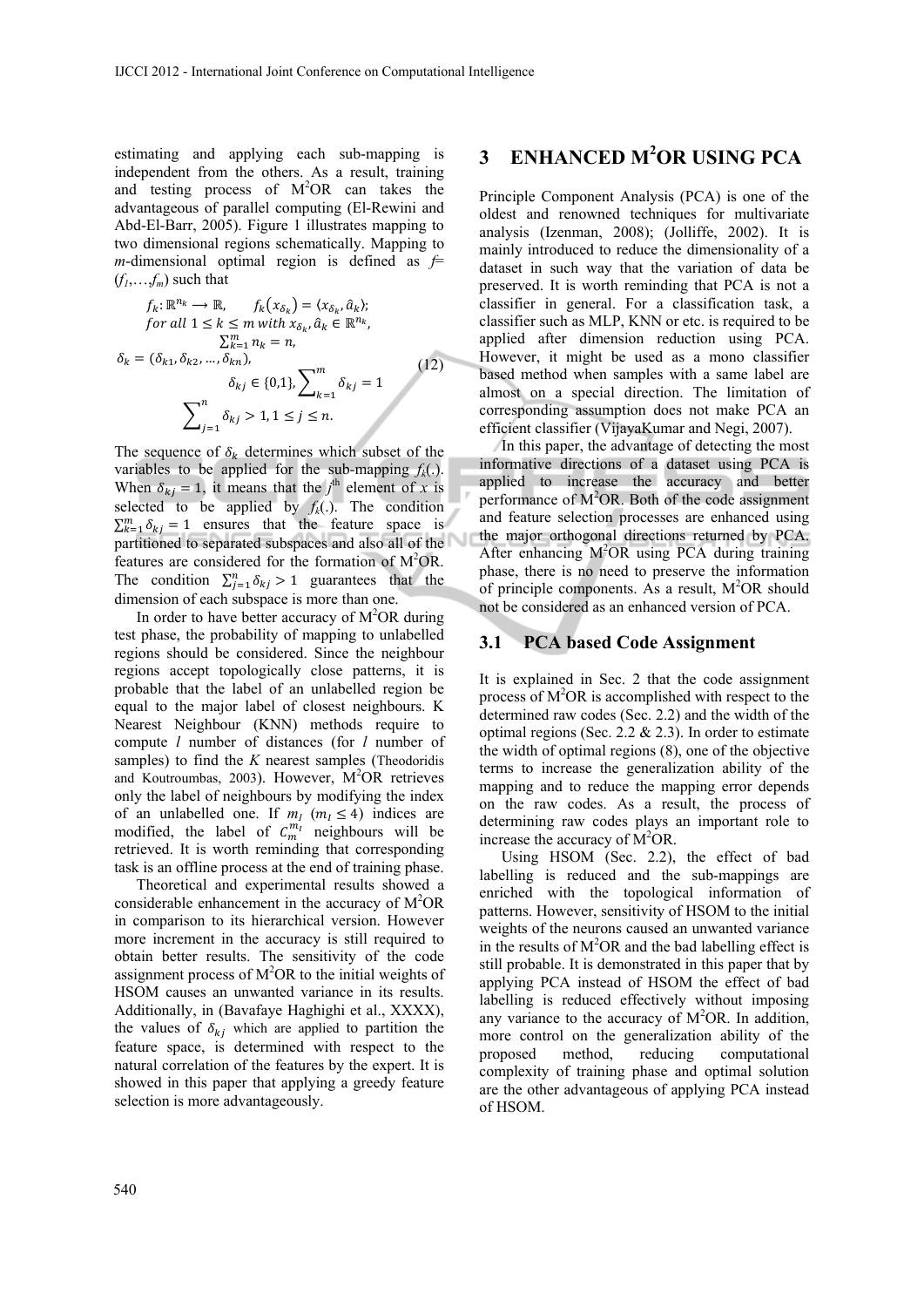#### **3.1.1 Enhanced Code Assignment**

By projecting samples of a dataset on the major eigenvector of PCA, the probability of overlapped projection for different classes is reduced for most of datasets (Izenman, 2008); (Jolliffe, 2002). Figure 2 demonstrates such situation in  $\mathbb{R}^2$  schematically. As a result, in order to find raw codes for a sub-space (see Sec. 2.5) using PCA, the major informative direction of samples (i.e. major eigenvector of covariance matrix) is more advantageously. By dividing the projection domain of the major eigenvector to equal parts, the set of raw codes and consequently *Craw* are determined (Figure 2).

By applying PCA instead of HSOM, the computational complexity of training phase of M<sup>2</sup>OR is reduced. The computational complexity of code assignment process using HSOM is *O*(*T.l.n.C*) where *T* is number of training steps and *C* is the number of clusters (Kohonen, 1997). In case of applying PCA, the computational complexity is  $O(n^3 + n^2)$  (Sharma and Paliwal, 2007). Since the value of *T.C* is usually more than the dimensionality of dataset (*n*), the computational complexity of the enhanced version of code assignment process is less than the previous version.



Figure 2: By projecting samples on the major informative direction of a dataset, the probability of overlapped projection for different classes is reduced. The set of raw codes is determined by dividing the projection domain to equal parts.

#### **3.1.2 Optimality of Solution**

Since PCA results in a set of orthonormal basis in  $\mathbb{R}^n$  (Izenman, 2008); (Jolliffe, 2002), the other mapping directions are the weighted summations of corresponding basis. By determining the least overlapped eigenvector of PCA, mapping to each weighted summation of these bases reduces the effect of the least overlapped direction. In most cases, the major eigenvector is the least overlapped

direction. As a result, mapping to the corresponding direction is the optimal-less overlapped class for most of datasets.



Figure 3: There are some exceptional distributions in which (a) the other eigenvectors are advantageously or (b) applying a kernel PCA is necessary.

However, there may be some exceptional distributions in which applying  $2<sup>nd</sup>$  or  $3<sup>rd</sup>$  eigenvector is advantageously (Figure 3.a) or applying a kernel PCA is necessary (Figure 3.b). In order to guarantee the optimality of raw codes in cases similar to Figure 3.a, testing  $1<sup>st</sup>$ ,  $2<sup>nd</sup>$  and  $3<sup>rd</sup>$  major eigenvectors is proposed. For special distributions such as spherical one (Figure 3.b), with respect to the "No free lunch theorem" (Schoelkopf and Smola, 2002), metaknowledge should be provided to apply the proper structure of a kernel.

#### **3.1.3 Controllability on V.C. Dimension**

By taking the advantage of PCA based code assignment, the upper bound of V.C. dimension of M2 OR and the number of raw codes is more controllable in comparison to its previous version. In (Bavafaye Haghighi and Rahmati, XXXX), it is explained that the upper bound of V.C. dimension of  $M^2OR$  is equal to  $(N_C)^m$  where  $N_C$  is the number of raw codes and consequently number of optimal regions for each sub mapping. By applying HSOM,  $N_c$  grows exponentially equal to  $br^d$  where *d* is the depth of hierarchy and *br* is the branching factor. However, by using PCA based code assignment,  $N_c$ for each sub mapping can be any arbitrary number in N. As a result, the upper bound of V.C. dimension is more controllable using the proposed enhanced version of  $M^2OR$ .

#### **3.2 PCA Feature Selection Process**

In the first version of  $M^2OR$ , feature partitioning is accomplished with respect to the natural correlations in feature space which is determined by a human expert (Bavafaye Haghighi and Rahmati, XXXX).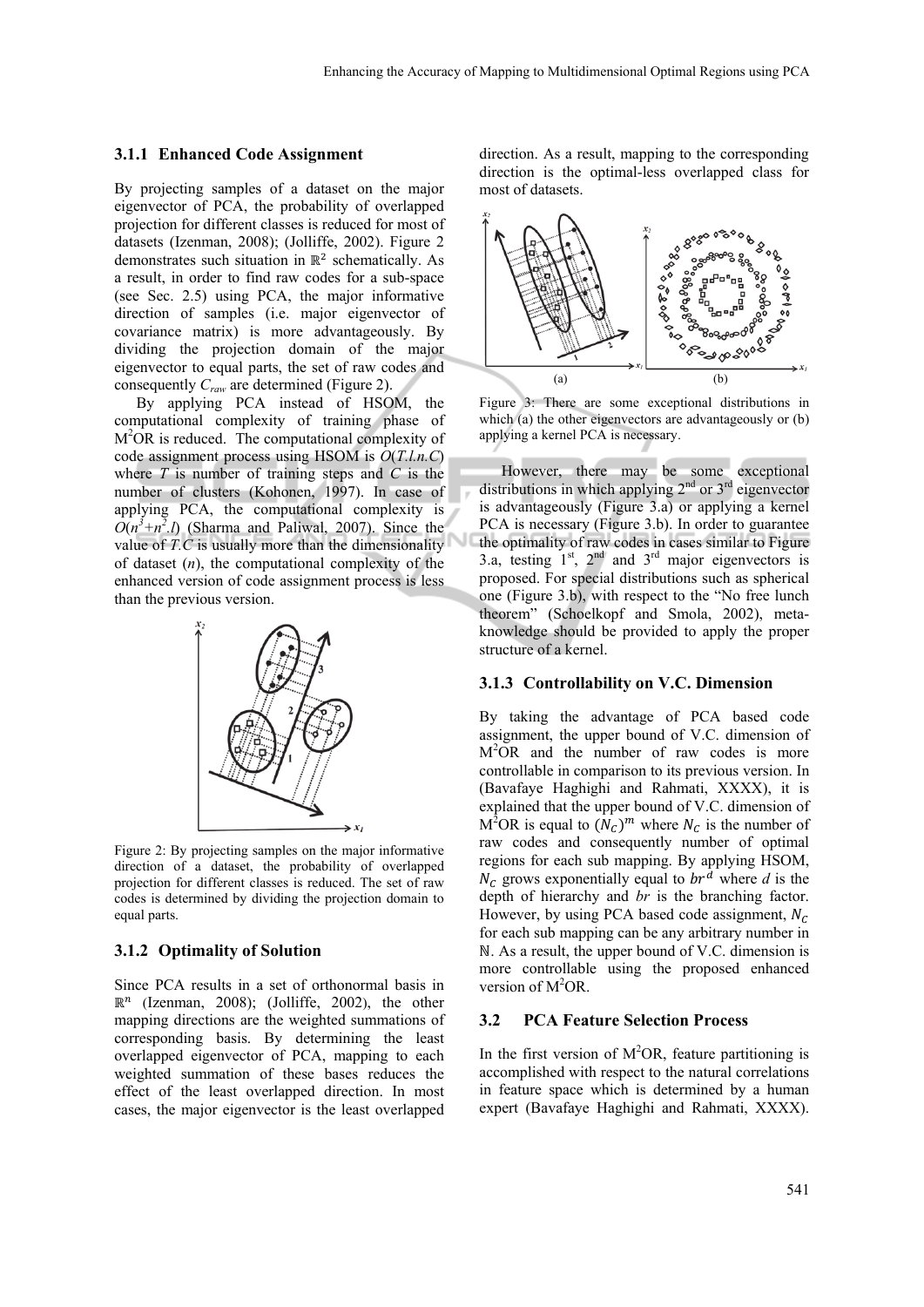Corresponding feature partitioning approach is suggested in (Kumara and Negi, 2008) in order to solve sub-PCA problem before. An example illustrates in (Bavafaye Haghighi and Rahmati, XXXX) in which each two sequence of rows of the 28\*28 image of handwritten digits of MNIST (MNIST) is regarded as the feature of each submapping.

The problem of feature partitioning is a kind of graph partitioning which is an NP hard problem. Instead of partitioning feature space, a greedy feature selection for each sub-mapping is proposed in this paper. It increases the accuracy in comparison to the former method.

#### **3.2.1 Greedy Feature Selection Algorithm**

In Sec. 2.5, it is explained that for each new expansion in a hierarchical method, a special subset of variables (or features) is more effective. In the first layers, features which are suitable for a coarse classification are more important. However, in the bottom layers, features which contain fine details play the main role. Finally, a combination of all of these features is applied for a classification or clustering task. Such combination is proposed in M2 OR by selecting the fine features of the major principle components.

The importance of variables in each principle component is different. By sorting the elements of an eigenvector in increasing order, the effectiveness of corresponding variables are determined. With respect to the effect of variable scales on the covariance matrix and consequently the principle components, applying PCA on the centerednormalized version of variables (Izenman, 2008) is more effective to reduce the effect of variable scales.

Since PCA results in a set of orthonormal basis, the importance of each variable in an eigenvector is different from the other eigenvectors. As a result, the first  $n/m$  variables of  $\vec{k}^{\text{th}}$  major eigenvector, is considered for  $f_k(.)$ . With respect to the different degree of importance of the selected variables in the other eigenvectors, it is probable that corresponding set of features is not selected for the other submappings. However, in order to guarantee that all of the features are applied in the classification process, after feature selection process for the first *m*-1 submappings, the residual-non selected variables are assigned to the last sub-mapping (i.e.  $f_m(.)$ ).

According to the explanations about feature selection process, corresponding algorithm is summarized as follows:

1- Apply PCA on the centered-normalized dataset.

2- Select the first *m*-1 major eigenvectors.

3- For  $1 \le k \le m - 1$ : Select the first  $n/m$  fine variables of  $k^{\text{th}}$  eigenvector for  $f_k(.)$  and set  $\delta_{kj}$  $1 (1 \le j \le n)$  for the selected variables accordingly.

4- Select the residual features for  $f_m(.)$  and set  $\delta_{mj} = 1$   $(1 \le j \le n)$  for corresponding variables accordingly.

By considering the probability of selecting a variable more than one time in feature selection process, the condition  $\sum_{k=1}^{m} \delta_{kj} = 1$  of (12) should be rewritten as  $\sum_{k=1}^{m} \delta_{kj} \geq 1$ . Experimental results confirm that the probability of selecting a variable more than one time is infrequent. The number of repeated features is less than the half of total number of variables in almost all cases. Applying fine variables of informative orthonormal directions increases the accuracy of  $M^2OR$  considerably.



Figure 4: The Algorithm of training enhanced  $M^2OR$ . Estimating the sub-mappings can take the advantage of parallel computing.

According to the enhancements in code 1 process and feature selection, the enhanced training process of M2 OR is summarized in Figure 4. After determining the multidimensional optimal region of each training sample, corresponding region is labeled with respect to the major lable which is accepted by it. For unlabeled regions which have labeld neighbours, their label is detemined with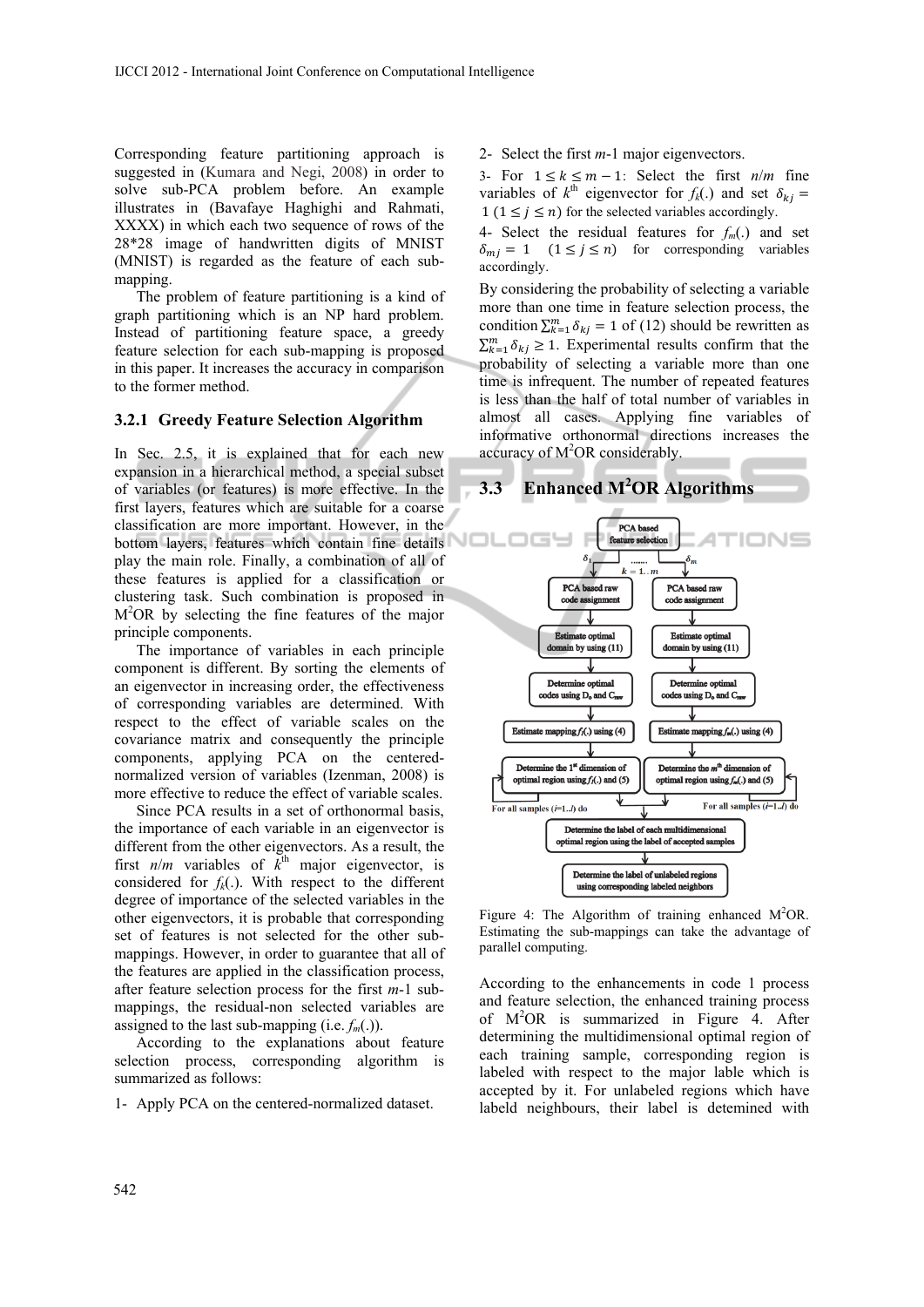respect to the most frequent labels of the neighbours. By determining sub-mappings after training, they are applied in the test phase as illustrated in Figure 5.



Figure 5: The Algorithm of testing enhanced  $M^2OR$ . Applying sub-mappings can take the advantage of parallel computing.

## **4 EXPERIMENTAL RESULTS**

In (Bavafaye Haghighi et al., XXXX), the concept of Mapping to Optimal Regions as a multi-classifier is presented by which a considerable number of linearly separable classes are classified by applying only one inner product in feature space. Mapping to Multidimensional Optimal Regions and related theorems about solution existence and potential abilities of learning in terms of V.C. dimension and growth function are presented in (Bavafaye Haghighi and Rahmati, XXXX). The focus of experimental result in this paper is presenting considerable enhancement in the accuracy of M<sup>2</sup>OR by applying the least expected computational complexity.

#### **4.1 Experiments Setup**

Table 1 presents the specification of datasets which are applied in this paper. MNIST (MNIST) is the set of handwritten digits. Each digit has been sizenormalized and cantered in a fixed size (28\*28) image. COIL100 (Nene et al., 1996) contains colour images of 100 different objects which are turned by 5° . As a result, there are 72 images from different views for each object. In COIL-A, 18 images from each object (which are turned 20° ) are applied to train and the 54 remaining images are used to test. In COIL-B, 36 images (by turning each object 10° ) are applied to train and the remaining 36 images are used to test.

Similar to (Kietzmann et al., 2008), from each image of COIL100, 292 dimensional features are extracted. Each extracted feature contains 64\*3 dimension for the histograms of Lab channels, 64 dimensional histogram of Discrete Cosine Transformation (DCT), 8 dimension for Hu

moments in addition to the logarithm form of their absolute values, 10 dimensional shape information which contains centroid, compactness, perimeter, eccentricity, circularity, aspect ratio, elongation, maximum and minimum diameters in addition to the logarithm of their absolute values.

Table 1: Specifications of the applied datasets.

| 784 | 10  | 60000  | 10000                                      |
|-----|-----|--------|--------------------------------------------|
|     |     |        |                                            |
| 54  |     | 290321 | 290321                                     |
| 292 | 100 | 1800   | 5400                                       |
| 292 | 100 | 3600   | 3600                                       |
| 24  |     | 4911   | 546                                        |
| 19  |     | 210    | 2100                                       |
| 649 | 10  | 1800   | 200                                        |
|     |     |        | 0 The chlorooded one and whose in the teat |

The abbreviations are given in the text.

Other datasets which are Forest Cover Type (Forest), Wall Following Robot (Robot), Segmentation (Segment) and Multiple Feature Digit (MFeat), are downloaded from UCI repository (UCI repository). No feature extraction is applied on the UCI datasets and also on MNIST digits.

Table 2 presents the parameter settings for the enhanced  $\overrightarrow{M}^2$ OR for different datasets. In most cases, applying the  $1<sup>st</sup>$  principle component optimizes the set of raw codes in 66% of datasets.

Table 2: The parameters of the enhanced  $M^2OR$ .

|               | m  | $N_c$ | Principle<br>Component No. |
|---------------|----|-------|----------------------------|
| <b>MNIST</b>  | 16 |       | 1 st                       |
| Forest        | 12 |       | 1 st                       |
| <b>COIL-A</b> | 8  | 14    | 1 st                       |
| <b>COIL-B</b> | 8  | 14    | 1 st                       |
| <b>Robot</b>  | a  | 12    | 1 st                       |
| Segment       | 8  |       | 2 <sub>nd</sub>            |
| <b>MFeat</b>  | o  |       | 2 <sub>nd</sub>            |

#### **4.2 Increasing the Accuracy of Results**

Table 3 presents the error rate and the computational complexity  $(CC)$  of (1)  $M^2OR$  with HSOM based code assignment and sequential feature partitioning (M<sup>2</sup>OR+HSOM+SP), (2) enhanced M<sup>2</sup>OR with PCA based code assignment and sequential partitioning  $(M<sup>2</sup>OR + PCA + SP)$ , (3) enhanced  $M<sup>2</sup>OR$  with PCA based code assignment and the proposed feature selection process  $(M^2OR+PCA+FS)$  and (4) other classifiers (Yang et al., 2002); (Fu et al., 2010); (Bala and Agrawal, 2009); (Sen and Erdogan, 2011); (Villegas and Paredes, 2011); (LeCun, et al., 1986; MNIST). Since HSOM is sensitive to the initial weights of neurons, its least, mean and variance of error rates are reported. According to the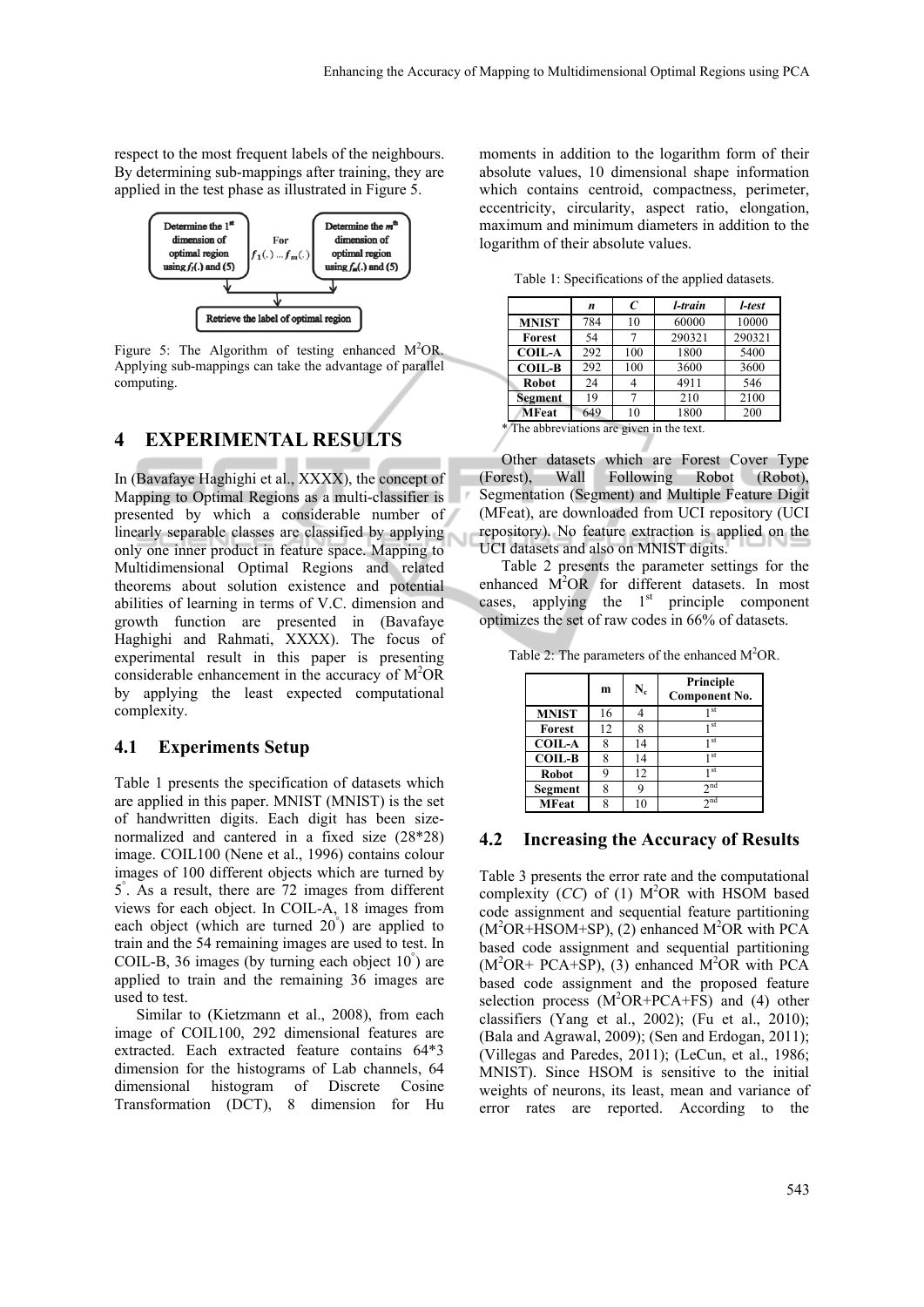enhancements of  $M^2OR$ , the error rate of corresponding method is reduced considerably in comparison to its previous versions. It eliminates the unwanted variance of the results.

According to Table 3, the error rates of enhanced M2 OR for Forest and Robot datasets are comparable with the state of the art methods (Fu et al., 2010); (Sen and Erdogan, 2011). The accuracy of classification for COIL100 and Segment is not better than Support Vector Machine (SVM) approaches (Yang et al., 2002); (Bala and Agrawal, 2009); however, enhanced  $M^2OR$  has an acceptable difference with corresponding methods. It seems that the distribution of patterns in MNIST and MFeat are not proper to be applied by the current version of M2 OR (with inner product kernel) (LeCun, et al., 1986); (MNIST); (Villegas and Paredes, 2011). Applying M2 OR in Reproducing Kernel Hilbert Space (RKHS) (Hofmann et al., 2008); (Schoelkopf and Smola, 2002); (Ben-Hur et al., 2001) can be more advantageously which is recommended in Sec. 5. SCIENCE AND TECHN

#### **4.3 Computational Complexity**

The main advantage of the  $M^2OR$  as a multiclassifier is reducing computational complexity which is outstanding in comparison to the other concepts of classifiers. By considering total number of inner products in  $\mathbb{R}^n$  as Computational Complexity  $\overline{(CC)}$ , corresponding value for  $\overline{M}^2$ OR is given as follows (Bavafaye Haghighi and Rahmati, XXXX):

$$
CC = (\sum_{k=1}^{m} n_k + m + r)/n. \tag{13}
$$

In (13),  $\sum_{k=1}^{m} n_k$  is total number of multiplies of sub-mappings and *m* is the number of divisions to find the index of optimal code. It is assumed here that the cost of division and multiply is the same. *r* is the cost of retrieving the label of optimal region.

Retrieving each label requires *m*-1 number of multiplies which is a compiler task. As a result, *r* is not more than *m*-1. It is worth reminding that by applying the advantage of parallel computing (El-Rewini and Abd-El-Barr, 2005), *CC* is reduced in comparison to (13).

The values of *CC* for other methods are presented with respect to the number of hidden neurons, support vectors or the given complexities. If the exact number of support vectors is not given in a paper, the minimum and maximum number of support vectors for each hyperplane are considered as *n*/2 and *n* respectively. As a result, upper and lower bounds of *CC* are given in Table 3 for two datasets. In (MNIST), a complete list of the error rates of the previous and state of the art methods is presented. By applying a Multi-Layer Perceptron (MLP) with 1000 hidden neurons (*CC*>1000), the error rate is approximately equal to 4. Although *CC* of enhanced  $\overline{M}^2$ OR (i.e.  $\overline{CC}$ =1.6) is considerably less than MLP, the importance of more increasing the accuracy of  $M^2OR$  is not diminished for corresponding dataset.

## **5 CONCLUSION AND FUTURE WORKS**

Since Mapping to Multidimensional Optimal Regions  $(M^2OR)$  is a special purposed method for multi-classification task, it reduces computational complexity considerably in comparison to the other concepts. By enriching the code assignment process using the major informative directions of samples (i.e. principle components), the probability of overlapped mapping for different classes decreases and the accuracy of M<sup>2</sup>OR increases. Additionally, the unwanted variance of the results which is the result of the sensitivity of Hierarchical Self Organi-

|               | $M2OR+HSOM+SP$ |                | $M^2OR+PCA+SP$ |       | $M^2OR+PCA+FS$ |       | <b>Other methods</b> |       |           |                               |
|---------------|----------------|----------------|----------------|-------|----------------|-------|----------------------|-------|-----------|-------------------------------|
|               | L. Err.        | M. Err.        | cc             | Err.  | CС             | Err.  | CС                   | Err.  | cc        | Method                        |
| <b>MNIST</b>  | 22.3           | $27.5 \pm 5.3$ | 1.03           | 20.7  | 1.03           | 18.04 | 1.6                  | 4.5 > | 1000 <    | <b>MLP</b>                    |
| Forest        | 34.48          | $35.7 \pm 1.3$ | 1.42           | 30.05 | 1.42           | 22.5  | 2.16                 | 22.66 | 113 < 227 | <b>MLSVM</b>                  |
|               |                |                |                |       |                |       |                      | 23.81 | 5028.6    | <b>LSVM</b>                   |
| <b>COIL-A</b> | 19             | $23.2 \pm 5.1$ | .05            | 16.6  | 1.05           | 14.6  | 1.49                 | 8.7   | 5050 <    | <b>LSVM</b>                   |
| <b>COIL-B</b> | 16.5           | $19.5 \pm 2.7$ | . 05           | 13.38 | 1.05           | 10.13 | 1.49                 | 3.96  | 5050 <    | LSVM                          |
| <b>Robot</b>  | 4.4            | $4.8 \pm 1.9$  | 1.7            | 4.21  | 1.7            | 3.9   | 2.5                  | 2.5   | 38480     | Combination<br>of Classifiers |
| Segment       | 19.8           | $27.3 \pm 5.1$ | 1.78           | 25.81 | 1.78           | 19.76 | 2.7                  | 10.48 | 149 < 843 | <b>NLSVM</b>                  |
| <b>MFeat</b>  | 30.1           | $36.5 \pm 5.4$ | 1.02           | 29.75 | 1.02           | 18.5  | 1.29                 | 0.8   | 66        | LDPP                          |

Table 3: The error rate and the *CC* of enhanced M<sup>2</sup>OR in comparison to the previous versions and other methods.

*CC*: Computational Complexity; SP: Sequential Partitioning; FS: Feature Selection using PCA; Err.: Error; L. Err.: Least Error; M. Err.: Mean Error. MLP: Multi-Layer Perceptron; (N)LSVM: (Non) Linear Support Vector Machine; MLSVM: Mixing LSVMs; LDPP: Learning Discriminant Projections and Prototypes.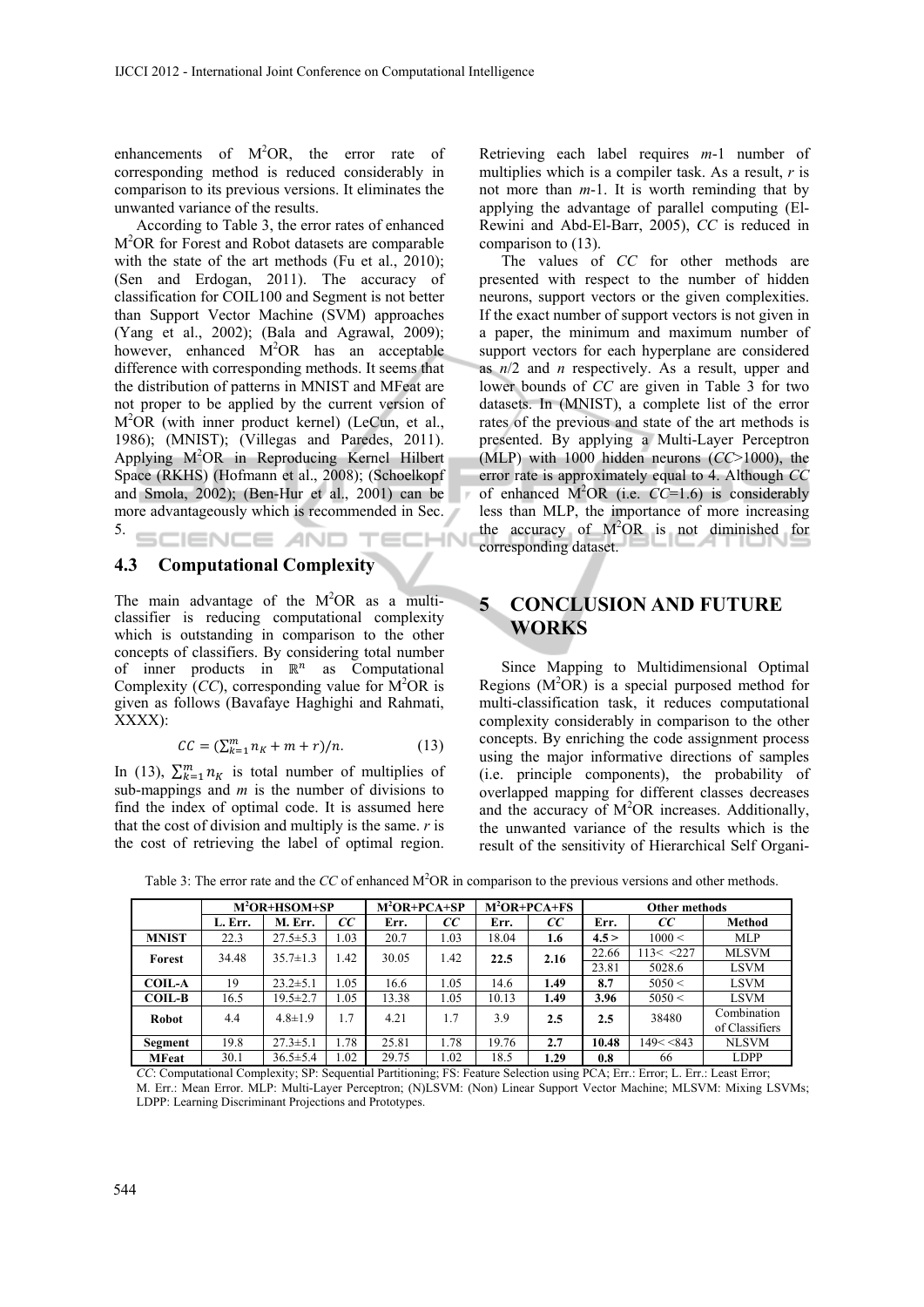zing Map (HSOM) to the initial weights of its neurons, is removed. Increasing the controllability on the upper bound of Vapnik-Chervonenkis (V.C.) dimension and lower complexity during training phase in comparison to HSOM are other advantages of applying PCA based code assignment. Since principle components are orthogonal set of basis, testing the first major components guarantees optimizing the set of raw codes for each submapping.

In addition, applying the fine variables of the major principle components, increase the accuracy of the results in comparison to sequential feature partitioning approach. The orthogonality of the components reduces the probability of selecting a variable more than one time. It is demonstrated that the accuracy of enhanced  $M^2OR$  is comparable with the state of the art methods for Forest Cover Type and Wall Following Robot datasets with incomparable lower computational complexity; however, it requires more enhancements in the line of accuracy for other datasets. Therefore, we propose to apply enhanced  $M^2OR$  in Reproducing Kernel Hilbert Space (RKHS) for future works. Online learning is another important aspect to improve the abilities of  $M^2OR$ .

#### **ACKNOWLEDGEMENTS**

This paper is supported in part by Information and Communication Technology (ICT) under grant T-19259-500 and by National Elites of Foundation of Iran.

## **REFERENCES**

- Bala, M., Agrawal, R. K., 2009, Evaluation of Decision Tree SVM Framework Using Different Statistical Measures, *International Conference on Advances in Recent Technologies in Communication and Computing*, 341-345.
- Bavafa, E., Yazdanpanah, M. J., Kalaghchi, B., Soltanian-Zadeh, H., 2009, Multiscale Cancer Modeling: in the Line of Fast Simulation and Chemotherapy, *Mathematical and Computer Modelling* 49, 1449\_1464.
- Bavafaye Haghighi, E., Rahmati, M., Shiry Gh., S., XXXX, Mapping to Optimal Regions; a New Concept for Multiclassification Task to Reduce Complexity, is submitted to the journal of *Experimental & Theoretical Artificial Intelligence.*
- Bavafaye Haghighi, E., Rahmati, M., XXXX, Theoretical Aspects of Mapping to Multidimensional Optimal

Regions as a Multiclassifier, is submitted to the journal of *Intelligent Data Analysis*.

- Bazaraa, M., Sherali, H. D., Shetty, C. M., 2006, *Nonlinear Programming, theory and Algorithms*, 3rd ed., John Wiley and Sons.
- Ben-Hur, A., Horn, D., Ziegelmann, H. T., Vapnik, V., 2001, Support Vector Clustering, *Journal of Machine Learning Research* 2, 125-137.
- Ditenbach, M., Rauber A., Merkel, D., 2002, Uncovering hierarchical structure in data using the growing hierarchical self-organizing map, *Neurocomputing* 48, 199-216.
- El-Rewini, H., Abd-El-Barr, M., 2005, *Advanced Computer Architechture and Parallel Processing*, John Willey and Sons.
- Fu, Zh., Robles-Kelly, A., Zhou, J., 2010, Mixing Linear SVMs for Nonlinear Classification, *IEEE Transactions On Neural Networks* 21, 1963-1975.
- Heath, M. T., 1997, *Scientific Computing: An Introductory Survey*, Mc Graw Hill.
- Hofmann, T., Scheolkopf, B., Smola, A. J., 2008, Kernel Methods in Machine Learning, *The Annals of Statistics* 36, 1171–1220.
- Izenman, A. J., 2008, *Modern Multivariate Statistical*
- **Technics**, Springer. Jolliffe, I. T., 2002, *Principle Component Analysis*, 2nd ed., Springer.
- Kacprzyk, J., 2007, Challenges for Computational Intelligence, in: *A Trend on Regularization and Model Selection in Statistical Learning: A Bayesian Ying Yang Learning Perspective*, Springer, 343-406.
- Kietzmann, T. C., Lange, S., M., Riedmiller, 2008, Increamental GRLVQ: Learning Relevant Features for 3D Object Recognition, *Neurocomputing* 71, 2868- 2879.
- Kohonen, T., 1997, Self Organizing Maps, Springer Series in Information Science, 2nd ed., Springer.
- Kumara, K. V., Negi, A., 2008, SubXPCA and a generalized feature partitioning approach to principal component analysis, *Pattern Recognition*, 1398-1409.
- LeCun, Y., Bottou, L., Bengio Y., Haffner, P., 1986, Gradient-Based Learning Applied to Document Recognition, *Proceedings of IEEE,* 86, 2278-2324.
- Martin, C., Diaz, N. N., Ontrup, J., Nattkemper, T. W., 2008, Hyperbolic SOM-based Clustering of DNA Fragment Features for Taxonomic Visualization and Classification, *Bioinformatics* 24, 1568–1574.
- Meyer, C. D., 2000, Matrix Analysis and Applied Linear Algebra, *SIAM*.
- MNIST: http://yann.lecun.com/exdb/mnist/.
- Nene, S. A., Nayar, Sh. K., Murase, H., 1996, Columbia Object Image Library (COIL 100), *Technical Report*  No. CUCS-006-96, Department of Computer Science, Columbia University.
- Ontrup, J., Ritter, H., 2006, Large-Scale data exploration with the hierarchically growing hyperbolic SOM, *Neural Networks* 19, 751-761.
- Sawaragi, Y., Nakayama, H., Tanino, T., 1985, *Theory of Multiobjective Optimization*, Academic Press.
- Schoelkopf, B., Smola, A. J., 2002, *Learning with*